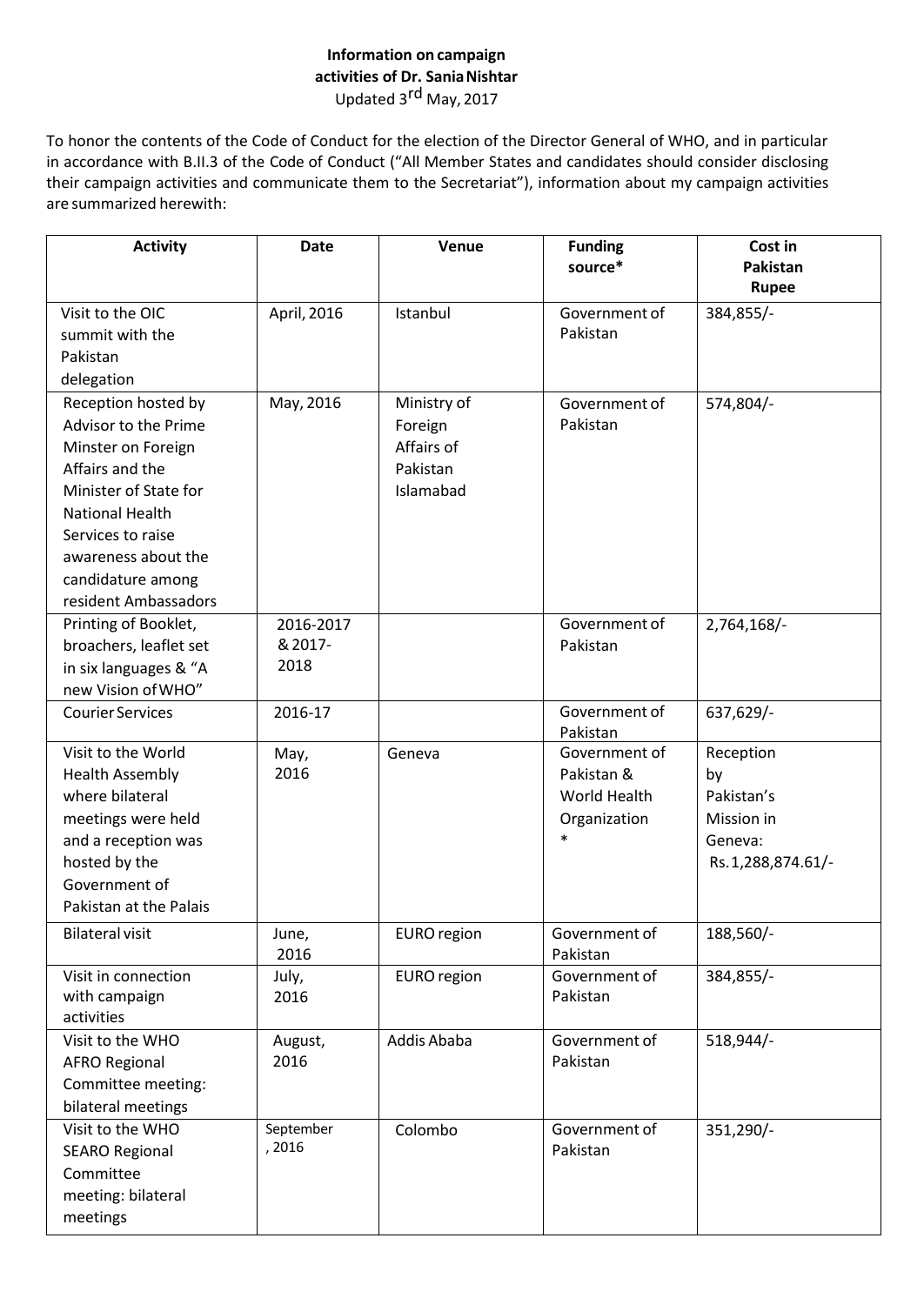| Visit to the WHO<br><b>EURO Regional</b><br>Committee meeting:<br>bilateral meetings<br>were held and a<br>breakfast event was<br>hosted by Pakistan's<br>Embassy in                                                                                                           | September,<br>2016 | Copenhagen                 | Government of<br>Pakistan                                        | 635,407/-                                                                                                             |
|--------------------------------------------------------------------------------------------------------------------------------------------------------------------------------------------------------------------------------------------------------------------------------|--------------------|----------------------------|------------------------------------------------------------------|-----------------------------------------------------------------------------------------------------------------------|
| Visit to the UN<br>General Assembly:<br>bilateral meetings<br>were held and<br>Visit to the WHO<br>PAHO Regional<br>Committee<br>meeting: bilateral<br>meetings were held<br>and a lunch event<br>was hosted by<br>Pakistan's Embassy<br>in Washington<br>Visit to the WHOEMRO |                    | New York and<br>Washington | Government of<br>Pakistan<br>Government of                       | 865,760/-<br>(travel and stay)<br>Lunch Event<br>hosted by<br>Pakistan's<br>Embassy in<br>Washington<br>PKR 378,423/- |
| <b>Regional Committee</b><br>meeting: bilateral<br>meetings were held<br>and a reception was<br>hosted by the Minister<br>of Health of Pakistan                                                                                                                                | October,<br>2016   | Cairo                      | Pakistan                                                         | 337,152/-<br>(travel and stay)<br>Reception<br>by<br>Pakistan's<br>Embassy in<br>Cairo<br>PKR 71,160/-                |
| Visit to the WHO<br><b>WPRO Regional</b><br>Committee meeting:<br>bilateral meetings<br>were held and a<br>breakfast event was<br>hosted by Pakistan's<br>Embassy in Manila &<br>Visit to the Gulf<br>Cooperation Council<br>Health<br>Ministers meeting                       | October,<br>2016   | Manila and<br>Riyadh       | Government of<br>Pakistan                                        | 447,204/-                                                                                                             |
| <b>WHO Director-</b><br>General election:<br>Candidates' Forum<br>and Chatham House<br>Event                                                                                                                                                                                   | November,<br>2016  | Geneva London              | World Health<br>Organization<br>and<br>Government of<br>Pakistan | 36,346/-(Government<br>of<br>Pakistan paid<br>only for a one<br>night hotel stay<br>in London)                        |
| The 9 <sup>th</sup> Global<br>Conference on Health<br>Promotion, Shanghai:<br>bilateral meetings were<br>held on the sidelines of<br>the meeting                                                                                                                               | November,<br>2016  | Shanghai                   | Government of<br>Pakistan                                        | 515,018/-                                                                                                             |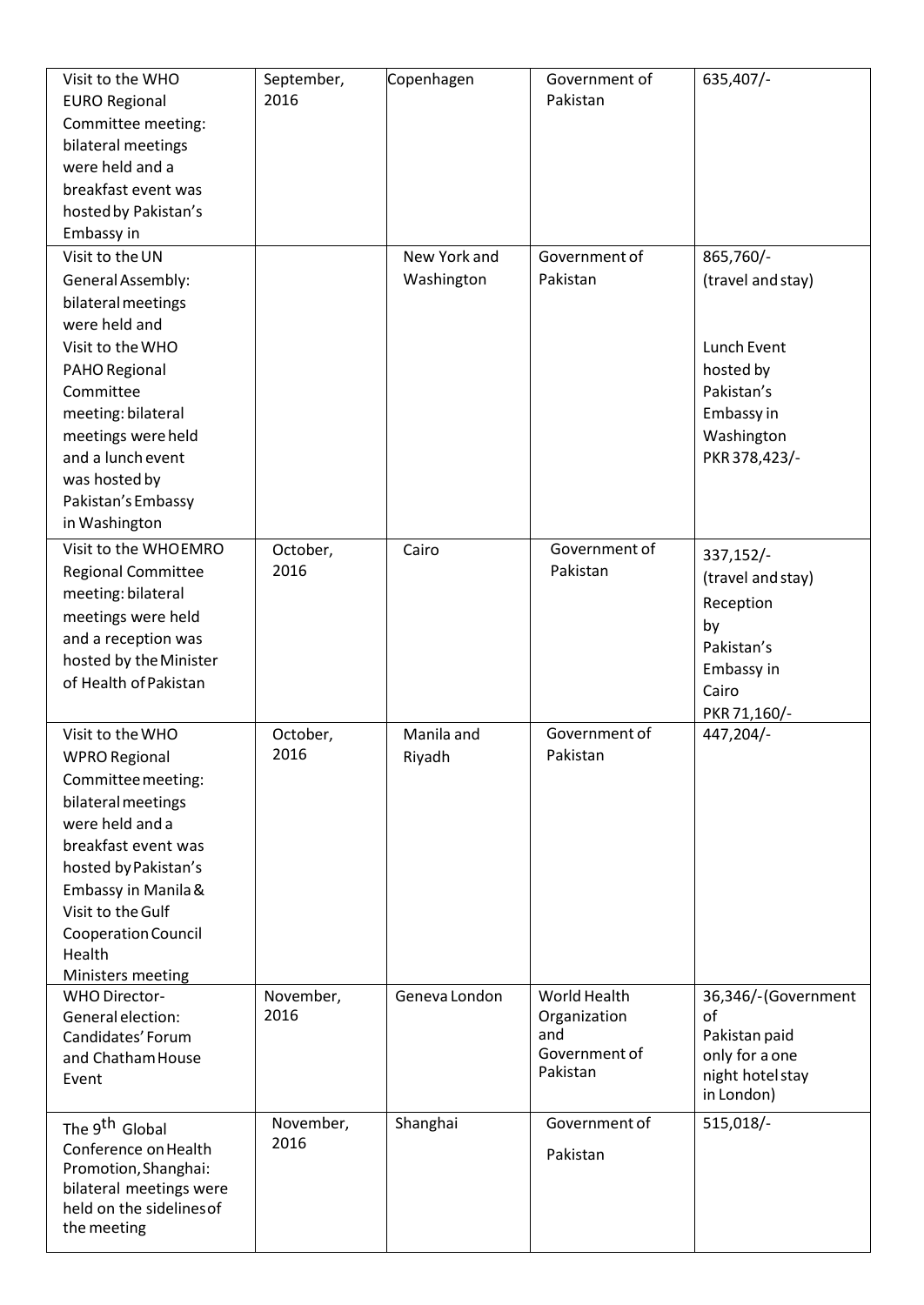| Reception hosted by                         | December,             | Minister's            | Government of             | $205,752/-$           |
|---------------------------------------------|-----------------------|-----------------------|---------------------------|-----------------------|
| Minister of State for                       | 2016                  | Residence,            | Pakistan                  |                       |
| <b>National Health Services</b>             |                       | Islamabad             |                           |                       |
| to raise awarenessabout                     |                       |                       |                           |                       |
| the candidature among                       |                       |                       |                           |                       |
| diplomats, public                           |                       |                       |                           |                       |
| representatives, heads of                   |                       |                       |                           |                       |
| key international                           |                       |                       |                           |                       |
| Organizations                               |                       |                       |                           |                       |
| <b>Bilateral visit</b>                      | December,             | <b>SEARO</b>          | Government of             | 367,688/-             |
|                                             | 2016                  |                       | Pakistan                  |                       |
| <b>Bilateral visit</b>                      | December,             | <b>WPRO</b>           | Government of             | $29,138/-$            |
|                                             | 2016                  |                       | Pakistan                  |                       |
| <b>Bilateral visit</b>                      | January,              | <b>AFRO</b>           | Government of             | 546,078/-             |
|                                             | 2017                  |                       | Pakistan                  |                       |
| <b>Bilateral visits and WEF</b>             | January,              | <b>PAHO</b>           | Government of             | 1,376,031/-           |
| Annual meeting in                           | 2017                  |                       | Pakistan                  |                       |
| Davos                                       |                       |                       |                           |                       |
| <b>Prince Mahidol Award</b>                 | February,             | Thailand              | Conference                | Paid for byconference |
| conference, Candidates'<br>forum            | 2017                  |                       | organizers                |                       |
| Science PO Candidates'                      | February,             | Paris                 | Government of             | 392,614/-             |
| forum, Paris                                | 2017                  |                       | Pakistan                  |                       |
| <b>Bilateral visit</b>                      | February,             | <b>WPRO</b>           | Government of             | 470,989/-             |
|                                             | 2017                  |                       | Pakistan                  |                       |
| Meetings on the                             | February-             | Geneva and            | Government of             | 1,053,919/-           |
| sidelines of the Human                      | <b>March 2017</b>     | <b>EURO</b>           | Pakistan                  |                       |
| <b>Rights Council meeting</b>               |                       |                       |                           |                       |
| and Bilateral visits<br>Visit in connection |                       | <b>SEARO AND EMRO</b> | Government of             | 360,274/-             |
| with campaign                               | 14-16, March,<br>2017 |                       | Pakistan                  |                       |
| <b>Bilateral Visits to 12</b>               | 19 March to 06        | PAHO                  | Government                | 2,539,099/-           |
| countries                                   | April, 2017           |                       | of Pakistan               |                       |
| <b>Bilateral Visits to 7</b>                | 17-28 April,          | WPRO and EMRO         | Government                | 2,049,031/-           |
| countries                                   | 2017                  |                       | of Pakistan               |                       |
| Translations                                | 2017                  |                       | Self                      |                       |
| Travel of assistant                         | April 2016 to         | WHO regional          | Self and airmiles         | 200,000/-             |
|                                             | December              | committees            |                           |                       |
| USB and covers for                          | 2016                  |                       |                           |                       |
| giveaways                                   | 3 <sup>rd</sup> May,  |                       | Government of<br>Pakistan | 160,620/-             |
|                                             | 2017                  |                       |                           |                       |
|                                             |                       |                       |                           |                       |
|                                             |                       |                       |                           |                       |

\*Ticket was covered by WHO as I was speaking at a WHA technical session on childhood obesity in my capacity as co-Chair of the Commission on Ending Childhood Obesity